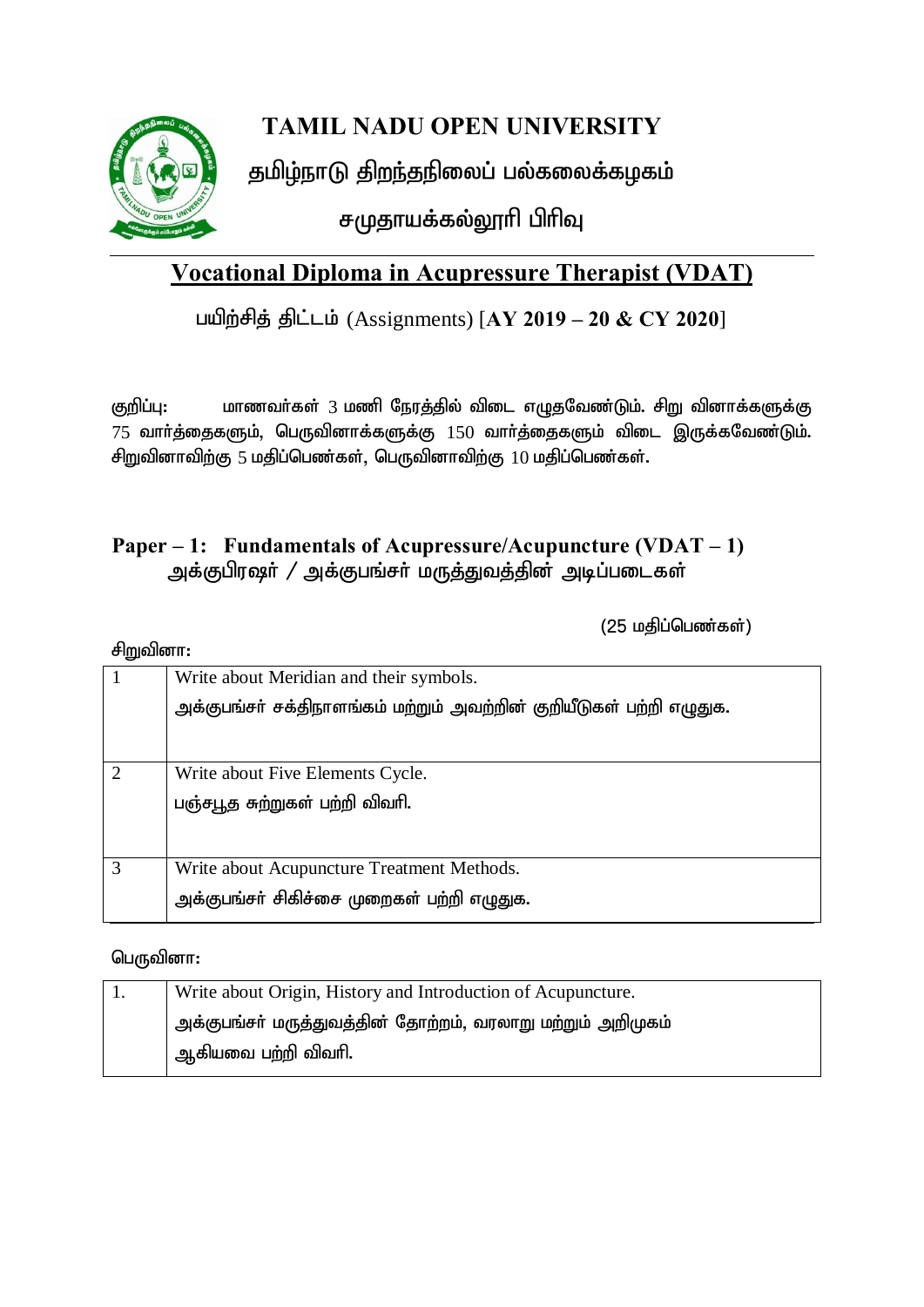

# **TAMIL NADU OPEN UNIVERSITY**

தமிழ்நாடு திறந்தநிலைப் பல்கலைக்கழகம்

சமுதாயக்கல்லூரி பிரிவு

# **Vocational Diploma in Acupressure Therapist (VDAT)**

### பயிற்சித் திட்டம் (Assignments) [AY 2019 – 20 & CY 2020]

Fwpg;G : khzth;fs; 3 kzp Neuj;jpy; tpil vOjNtz;Lk;. rpW tpdhf;fSf;F  $75$  வார்த்தைகளும், பெருவினாக்களுக்கு  $150$  வார்த்தைகளும் விடை இருக்கவேண்டும். சிறுவினாவிற்கு 5 மதிப்பெண்கள், பெருவினாவிற்கு  $10$  மதிப்பெண்கள்.

### **Paper – 2: Meridians of Acupressure / Acupuncture (VDAT – 2)** அக்குபிரஷர் / அக்குபங்சர் சக்திநாளங்கள்

 $(25 \n *u*$ திப்பெண்கள் $)$ 

சிறுவினா:

| 1. | Write about the location of Element Points of Lung Meridian.                                              |                                                                                   |        |                   |             |
|----|-----------------------------------------------------------------------------------------------------------|-----------------------------------------------------------------------------------|--------|-------------------|-------------|
|    | நுரையீரல்                                                                                                 | சக்திநாளத்தின்                                                                    |        | மூலகப்புள்ளிகளின் | அமைவிடங்களை |
|    | எழுதுக.                                                                                                   |                                                                                   |        |                   |             |
|    |                                                                                                           |                                                                                   |        |                   |             |
| 2. | இரைப்பை<br>எழுதுக.                                                                                        | Write about the location of Element Points of Stomach Meridian.<br>சக்திநாளத்தின் | மூலகப் | புள்ளிகளின்       | அமைவிடங்களை |
| 3. | Discuss about the types of points and their functions.<br>புள்ளிகளின் வகைகள் மற்றும் இயக்கம் பற்றி விவரி. |                                                                                   |        |                   |             |
|    |                                                                                                           |                                                                                   |        |                   |             |

#### பெருவினா $:$

| Explain about the location of Element Points of Liver and Gall Bladder Meridians. |         |           |                         |        |            |
|-----------------------------------------------------------------------------------|---------|-----------|-------------------------|--------|------------|
| கல்லீரல்                                                                          | மற்றும் | பித்தப்பை | சக்திநாள <u>க்</u> தின் | மூலகப் | புள்ளிகளின |
| அமைவிடங்களை விவரி.                                                                |         |           |                         |        |            |
|                                                                                   |         |           |                         |        |            |